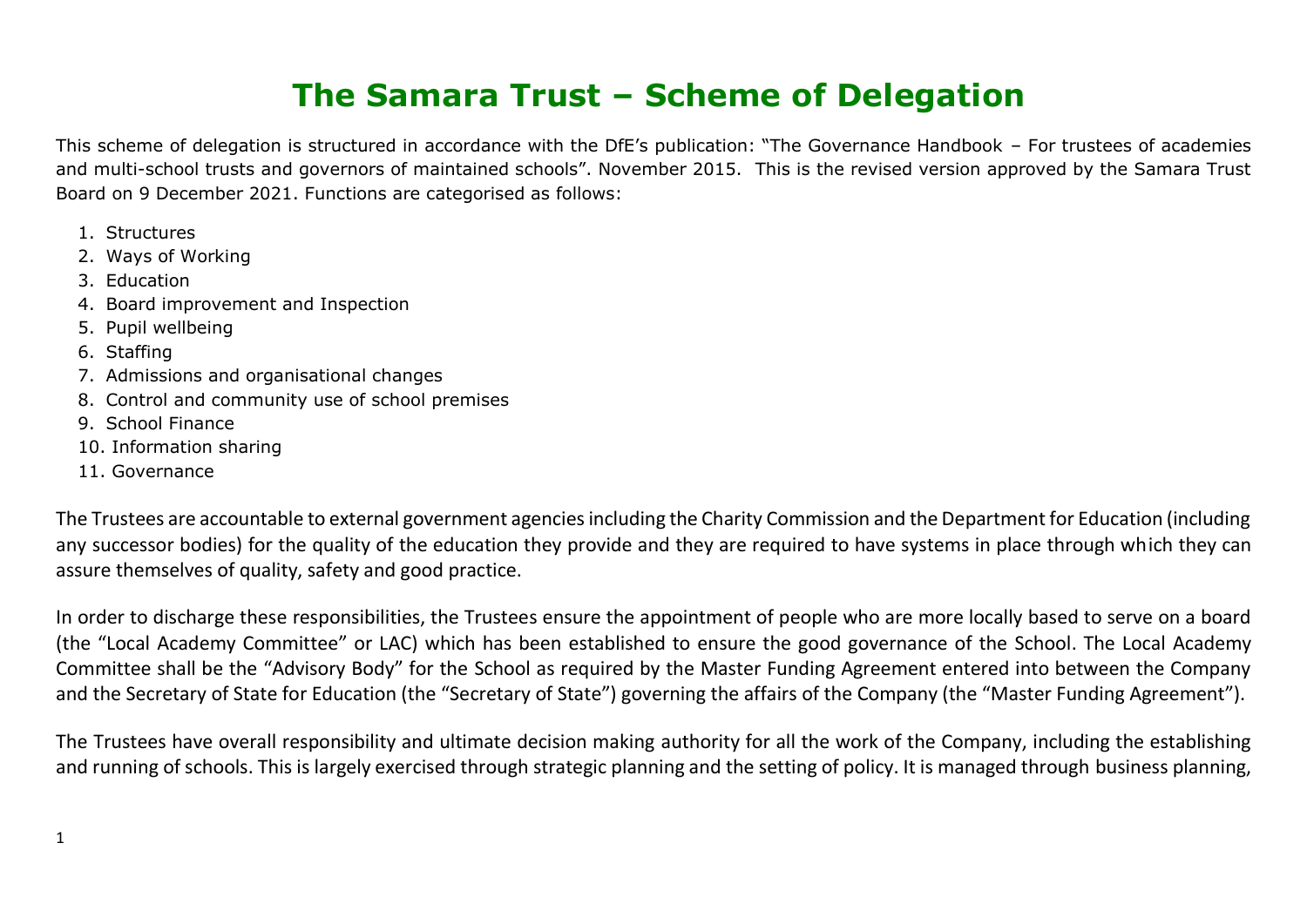monitoring of budgets, performance management, the setting of standards and the implementation of quality management processes. The Trustees have the power to direct change where required.

The Local Academy Committee of a School is a committee formed by the Trustees and derives its power from the Trustees. The Local Academy Committee is responsible for fulfilling a largely strategic role in the conduct of a School in conjunction with a Principal (Headteacher) who is responsible for the internal organisation, management and control of the School. Trustees may also delegate responsibility to the Principal.

The development and periodic review of policies is not covered systematically in the table below, but is explained here instead. Trustees are accountable, and through the CEO (or on financial matters the CFO) are responsible, for all statutory policies, which are common to all schools within the Trust. There is one exception to this, viz. the behaviour policies, which though statutory are specific to each school and for which responsibility lies with Principals and LACs, accountability with Trustees. Trustees and the CEO are similarly accountable and responsible for all non-statutory policies, except where these are specifically devolved to the LACs (as accountable) and Principals (as responsible) of each school.

The Trustees have the power to intervene at any level in the event of concerns about the performance of a school. In exceptional circumstances, and as a temporary measure, this may involve the use of an intervention board chaired by the CEO. Trustees can limit or withdraw delegation by special resolution at any time.

In some cases, accountability or responsibility is shared between more than one person or group; accountability or responsibility is both retained and devolved. Ultimately, however, the Trustees have overall accountability and are held to account by the Members. In the case of the CEO/CFO column, all duties fall to the CEO except those shown as (F), which fall to the CFO; however, as Accounting Officer, the CEO is accountable for responsibilities held by the CFO.

The maximum term of office of a Trustee or member of a LAC is four years.

## **Key:**

**Responsible:** Those people responsible for carrying out the task, who ensure that it is done.

**Accountable**: Those answerable for the correct and thorough completion of deliverables or tasks, and who delegates the work to those responsible.

**Support:** Those who will be asked to have an active part in ensuring that the activity is fulfilled.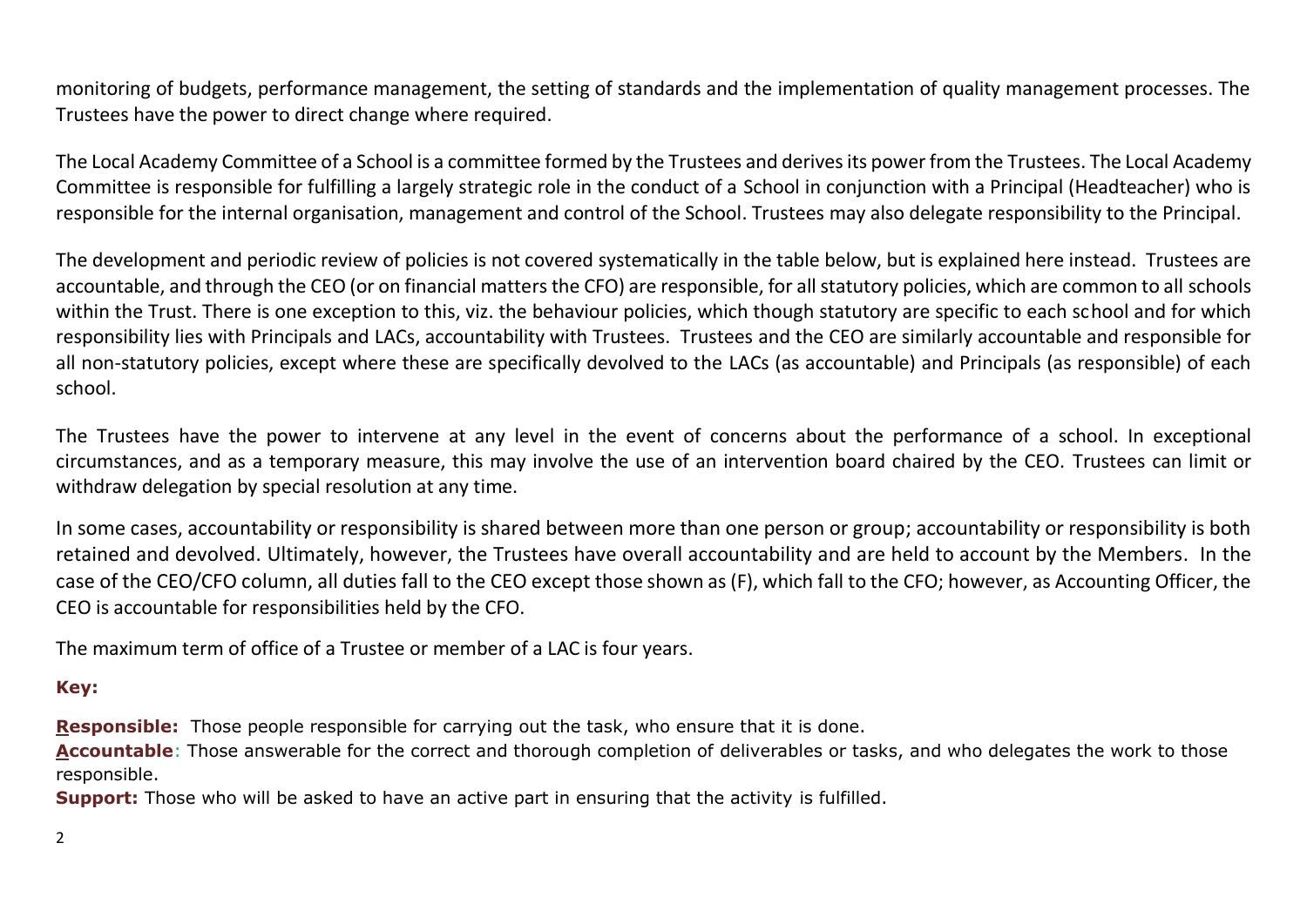| <b>Function</b>   |                | <b>Activity</b>                                                                                      | <b>Members</b> | <b>Trustees</b> | <b>CEO/CFO</b>          | <b>LAC</b>   | <b>Principal</b>        |
|-------------------|----------------|------------------------------------------------------------------------------------------------------|----------------|-----------------|-------------------------|--------------|-------------------------|
|                   |                | To determine the scope of central services for the Trust                                             |                | A               | R.                      |              |                         |
|                   | $\overline{2}$ | To identify additional services to be procured on behalf of                                          |                | A               | $\overline{\mathsf{R}}$ |              |                         |
|                   |                | the Trust                                                                                            |                |                 |                         |              |                         |
|                   | $\overline{3}$ | To ensure centrally produced services provide value for                                              |                | $\mathsf{A}$    | R                       |              |                         |
| <b>Structures</b> |                | money                                                                                                |                |                 |                         |              |                         |
|                   | 4              | To set the times of school sessions and the dates of school                                          |                | $\mathsf{A}$    | $\mathsf{A}$            | $\mathsf{S}$ | R                       |
|                   |                | terms and holidays                                                                                   |                |                 |                         |              |                         |
|                   | 5              | To ensure that the school is open for (380) sessions in a                                            |                | A               |                         | S            | R                       |
|                   |                | school year                                                                                          |                |                 |                         |              |                         |
|                   | 6              | To consider requests from other schools to join the                                                  |                | $\mathsf{A}$    | R                       |              |                         |
|                   |                | company                                                                                              |                |                 |                         |              |                         |
|                   | $\overline{7}$ | To decide upon the admission of other schools to the Trust                                           | $\overline{A}$ | R               | S                       |              |                         |
|                   |                |                                                                                                      | <b>Members</b> | <b>Trustees</b> | <b>CEO/CFO</b>          | <b>LAC</b>   | <b>Principal</b>        |
|                   |                |                                                                                                      |                |                 |                         | S            | R                       |
|                   | $2^{\circ}$    | To propose targets for pupil achievement for reporting                                               |                | A               | A<br>$\mathsf{S}$       |              |                         |
|                   | $\mathbf{3}$   | To agree targets for pupil achievement for reporting<br>To decide on the initial exclusion of pupils |                | A               | $\overline{\mathsf{s}}$ | A            | $\overline{\mathsf{R}}$ |
|                   | $\overline{4}$ | To review the use of exclusion and to decide whether or                                              |                | A<br>A          |                         | R            | $\overline{\mathbf{S}}$ |
|                   |                | not to confirm all permanent exclusions                                                              |                |                 |                         |              |                         |
|                   | 5              | To direct reinstatement of excluded pupils, where                                                    |                | $\mathsf{A}$    |                         | R            |                         |
| <b>Ways of</b>    |                | appropriate                                                                                          |                |                 |                         |              |                         |
| working           | 6              | To convene an exclusions independent review panel, where                                             |                | A/R             | R                       |              |                         |
|                   |                | appropriate                                                                                          |                |                 |                         |              |                         |
|                   | $\overline{7}$ | To notify the LA of the removal of an excluded pupil from                                            |                | $\mathsf{A}$    |                         | A            | R                       |
|                   |                | the school register                                                                                  |                |                 |                         |              |                         |
|                   | 8              | Production of the School Improvement Plan and additional                                             |                | $\mathsf{A}$    | S                       | $\mathsf{A}$ | R                       |
|                   |                | statutory plans (e.g. Pupil Premium)                                                                 |                |                 |                         |              |                         |
|                   | 9              | Agree the School Improvement Plan                                                                    |                | A               | S                       | R            | $\sf S$                 |
|                   | 10             | Production of Trust Strategic Plan                                                                   |                | A               | $\overline{\mathsf{R}}$ | $\mathsf{S}$ | $\overline{s}$          |
|                   | 11             | Approval of Trust Strategic Plan                                                                     |                | A/R             | S                       |              |                         |
|                   | 12             | Monitoring of Trust Strategic Plan                                                                   |                | A/R             | R                       | S            | $\mathsf{S}$            |
|                   | 13             | To draw up governing documents and any amendments                                                    |                | A/R             | $\overline{S}$          |              |                         |
|                   |                | thereafter                                                                                           |                |                 |                         |              |                         |
|                   | 14             | To appoint (and remove) the chair of an LAC                                                          |                | $\mathsf{A}$    |                         | R            |                         |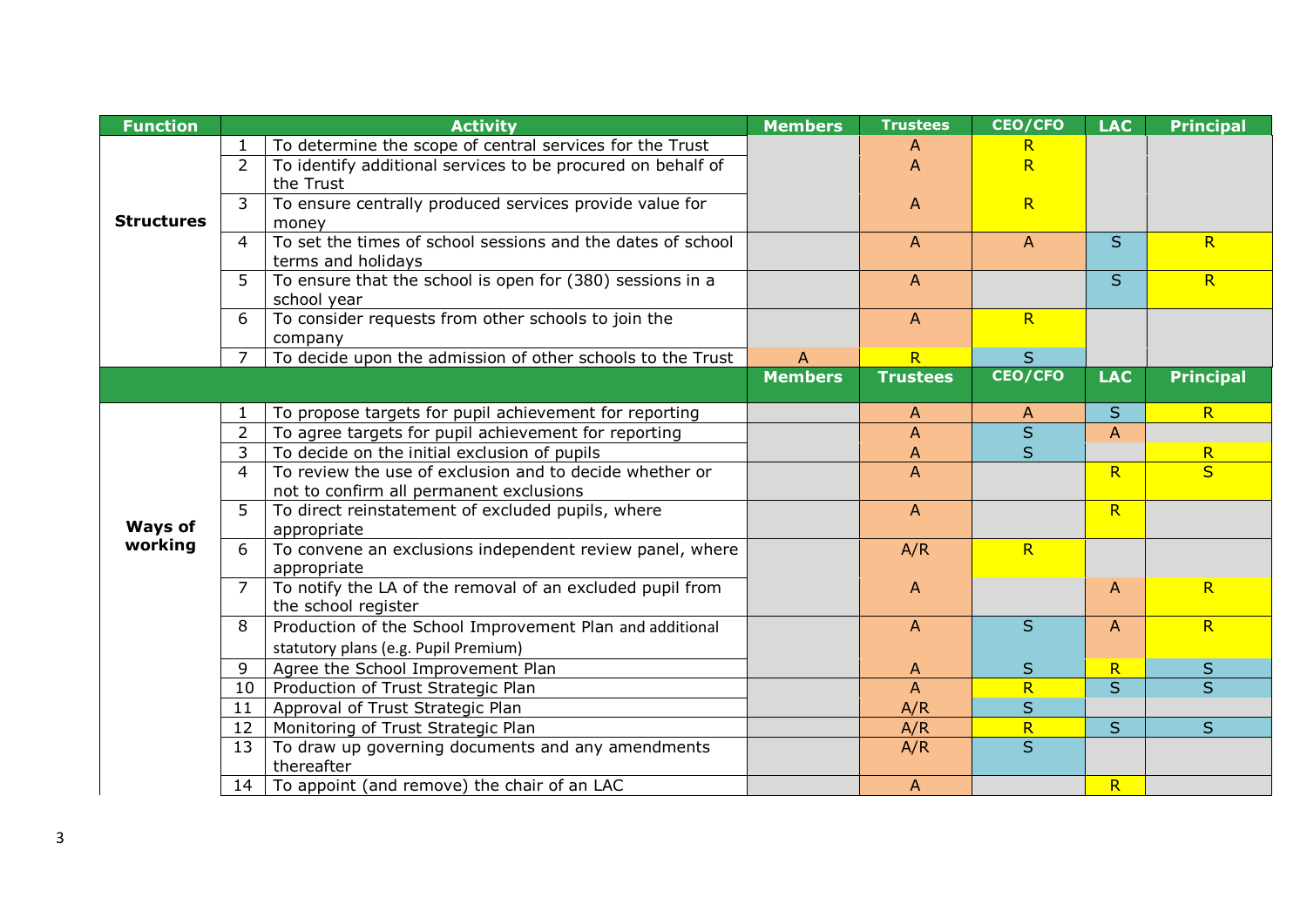| 15 | To hold a full LAC meeting at least three times in a school                             | $\overline{A}$ |                         | R                       |                         |
|----|-----------------------------------------------------------------------------------------|----------------|-------------------------|-------------------------|-------------------------|
|    | year or a meeting of the temporary governing body as                                    |                |                         |                         |                         |
|    | often as required.                                                                      |                |                         |                         |                         |
| 16 | To appoint, remove and actively seek members of the LAC                                 | $\mathsf{A}$   |                         | R                       |                         |
| 17 | To set up a register of Trustees', Members' and central                                 | A/R            |                         |                         |                         |
|    | team's personal/business interests                                                      |                |                         |                         |                         |
| 18 | To set up a register of LAC members' personal/business                                  | $\overline{A}$ |                         | R                       |                         |
|    | interests                                                                               |                |                         |                         |                         |
| 19 | To set up a register of school staff personal/business                                  | $\mathsf{A}$   |                         |                         | R                       |
|    | interests                                                                               |                |                         |                         |                         |
| 20 | To approve and set up a Governors' Expenses Scheme                                      | $\mathsf{A}$   | $\overline{\mathsf{R}}$ | S                       |                         |
| 21 | To consider whether or not to exercise the delegation of                                | $\mathsf{A}$   | R                       | R                       |                         |
|    | functions to individuals/committee                                                      |                |                         |                         |                         |
| 22 | To determine the development needs of governors and put                                 | $\overline{A}$ | R                       | R                       |                         |
|    | in place an appropriate programme                                                       |                |                         |                         |                         |
| 23 | To provide to the Trust, on an annual basis, copies of all                              | $\mathsf{A}$   | R                       |                         |                         |
|    | current policies and procedures and a schedule for their                                |                |                         |                         |                         |
|    | review.                                                                                 |                |                         |                         |                         |
| 24 | To review and update Trust-wide policies                                                | A/R            | R                       |                         |                         |
| 25 | To review and update policies allocated to each School                                  | $\mathsf{A}$   | $\overline{S}$          | A                       | $\overline{\mathsf{R}}$ |
| 26 | To decide to offer additional activities and to decide what                             | $\overline{A}$ |                         | $\overline{\mathsf{S}}$ | $\overline{R}$          |
|    | format these should take                                                                |                |                         |                         |                         |
| 27 | To put into place any additional services to be provided                                | $\mathsf{A}$   |                         | S                       | R                       |
| 28 | To ensure delivery of services offered                                                  | $\overline{A}$ | R                       | S                       | R                       |
| 29 | To implement the Trust's safeguarding policy                                            | $\overline{A}$ | R                       | S                       | R                       |
|    |                                                                                         |                |                         | S                       | R                       |
| 30 | Maintain accurate and effective and secure pupil records in<br>partnership with the LAC | $\mathsf{A}$   |                         |                         |                         |
| 31 | Set the cycle for monitoring and evaluation of teaching and                             | $\mathsf{A}$   | R                       |                         |                         |
|    | learning                                                                                |                |                         |                         |                         |
| 32 | Comply with all Data Protection legislation and good                                    | $\mathsf{A}$   | R                       |                         |                         |
|    | practice                                                                                |                |                         |                         |                         |
| 33 | Assemble data for pupil assessment and other returns                                    | $\mathsf{A}$   | $\overline{A}$          |                         | $\overline{R}$          |
| 34 | Consideration of data relating to pupil performance in an                               | A/R            | R                       | S                       | R                       |
|    | individual School                                                                       |                |                         |                         |                         |
| 35 | Consideration of data relating to pupil performance across                              | A/R            | S                       |                         |                         |
|    | the Trust                                                                               |                |                         |                         |                         |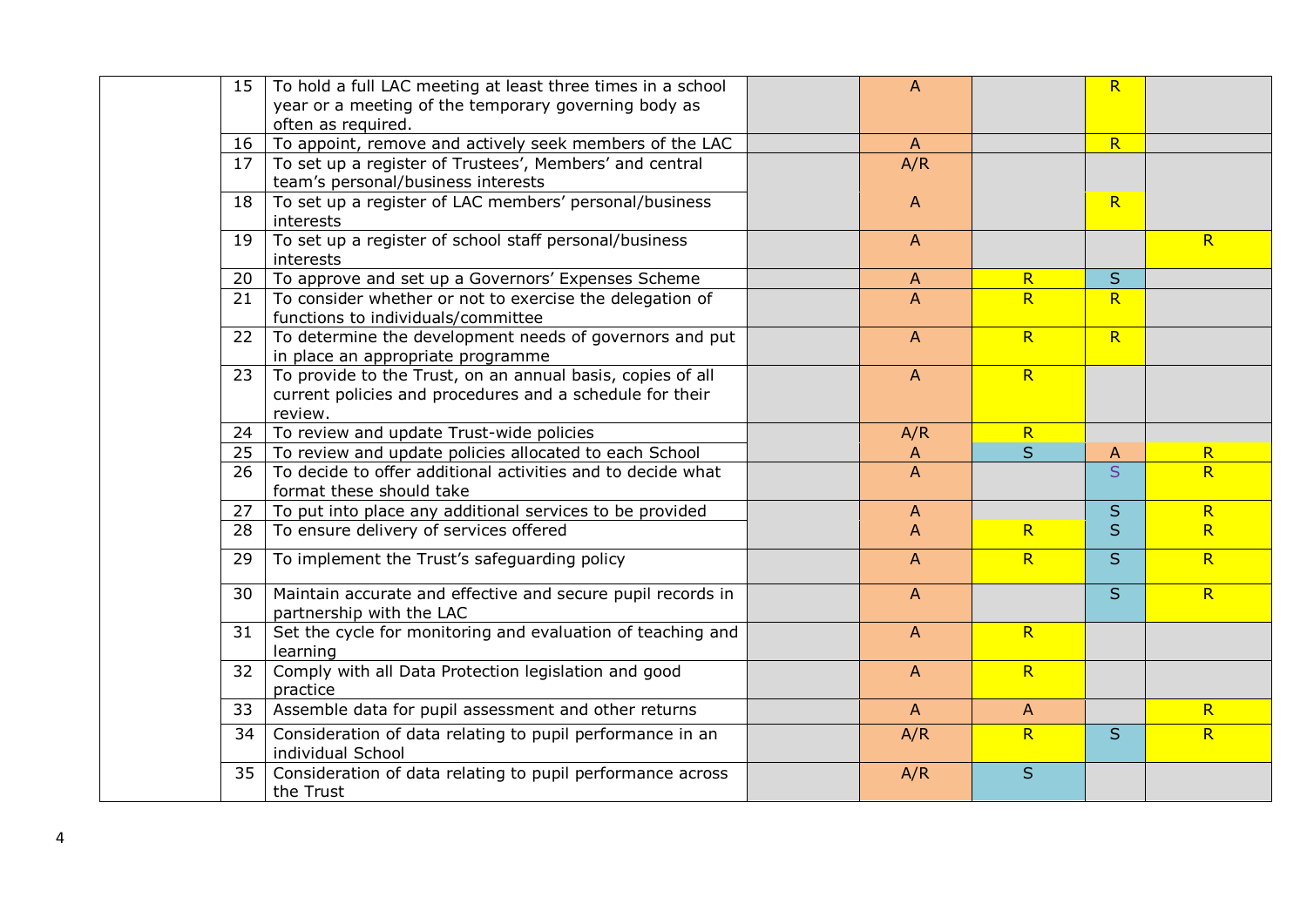|                    | 36                  | Minutes of Local Governing Committees (LACs) submitted                                                     |                | $\mathsf{A}$    |                | $\overline{\mathsf{R}}$ |                              |
|--------------------|---------------------|------------------------------------------------------------------------------------------------------------|----------------|-----------------|----------------|-------------------------|------------------------------|
|                    |                     | to the Trustees                                                                                            |                |                 |                |                         |                              |
|                    |                     |                                                                                                            | <b>Members</b> | <b>Trustees</b> | <b>CEO/CFO</b> | <b>LAC</b>              | <b>Principal</b>             |
|                    | 1                   | To implement a balanced and broadly based curriculum                                                       |                | A               | R.             | S.                      | S                            |
|                    |                     | policy across the Trust                                                                                    |                |                 | $\overline{S}$ |                         |                              |
|                    | 1a                  | To implement a balanced and broadly based curriculum<br>policy in an individual School                     |                | A               |                | S                       | R                            |
|                    | $\overline{2}$      | To prohibit radicalisation, and promote equality and                                                       |                | A               | R              | $\overline{A}$          | R                            |
| <b>Education</b>   |                     | diversity, and tolerance and ensuring the balanced                                                         |                |                 |                |                         |                              |
|                    |                     | treatment of political issues                                                                              |                |                 |                |                         |                              |
|                    | 3                   | Ensuring provision of RE in line with the school's basic                                                   |                | $\mathsf{A}$    | $\overline{A}$ | $\mathsf{A}$            | R                            |
|                    |                     | curriculum                                                                                                 |                |                 |                |                         |                              |
|                    | $\overline{4}$      | To discharge duties in respect of pupils with special                                                      |                | $\overline{A}$  | $\mathsf{A}$   | $\overline{A}$          | R                            |
|                    |                     | educational needs, disabilities and vulnerable groups                                                      |                |                 |                |                         |                              |
|                    | 5                   | Ensure that the Quality of teaching is at least good                                                       |                | A               | A              | $\mathsf{A}$            | R                            |
|                    | 6                   | Ensure the good Quality of each individual child's                                                         |                | A               | $\overline{A}$ | $\overline{A}$          | R                            |
|                    |                     | education                                                                                                  |                |                 |                |                         |                              |
|                    | $\overline{7}$<br>8 | Pupils' outcomes at or above national standards                                                            |                | A               | R              | $\overline{A}$          | $\overline{\mathsf{R}}$<br>R |
|                    |                     | To ensure Christian Distinctiveness permeates through the<br>work of the Trust's Church of England schools |                | A               | $\overline{A}$ | $\overline{A}$          |                              |
|                    |                     |                                                                                                            | <b>Members</b> | <b>Trustees</b> | <b>CEO/CFO</b> | <b>LAC</b>              | <b>Principal</b>             |
|                    |                     |                                                                                                            |                |                 |                |                         |                              |
|                    | 1                   | Consideration of the schools' readiness for statutory<br>inspections                                       |                | $\mathsf{A}$    | R              | R                       | R                            |
| <b>Board</b>       |                     | Creating a Post-Inspection action plan for Ofsted and                                                      |                | $\mathsf{A}$    | R              | $\overline{A}$          | R                            |
| Improvement<br>and | $\overline{2}$      | <b>SIAMS</b>                                                                                               |                |                 |                |                         |                              |
| <b>Inspection</b>  |                     |                                                                                                            |                |                 |                |                         |                              |
|                    | 3                   | Monitoring a Post-Inspection action plan for Ofsted and<br><b>SIAMS</b>                                    |                | A/R             | S              | R                       | S                            |
|                    |                     |                                                                                                            | <b>Members</b> | <b>Trustees</b> | <b>CEO/CFO</b> | <b>LAC</b>              | <b>Principal</b>             |
|                    |                     |                                                                                                            |                |                 |                |                         |                              |
|                    |                     |                                                                                                            |                |                 |                |                         |                              |
|                    | 1                   | To ensure that all pupils take part in a daily act of                                                      |                | A               | R              | A                       | R                            |
| <b>Pupil</b>       |                     | collective worship                                                                                         |                |                 |                |                         |                              |
| Wellbeing          | $\overline{2}$      | To ensure provision of free school meals to those pupils                                                   |                | A               |                | $\overline{A}$          | R                            |
|                    |                     | meeting the criteria                                                                                       |                |                 |                |                         |                              |
|                    |                     |                                                                                                            | <b>Members</b> | <b>Trustees</b> | <b>CEO/CFO</b> | <b>LAC</b>              | <b>Principal</b>             |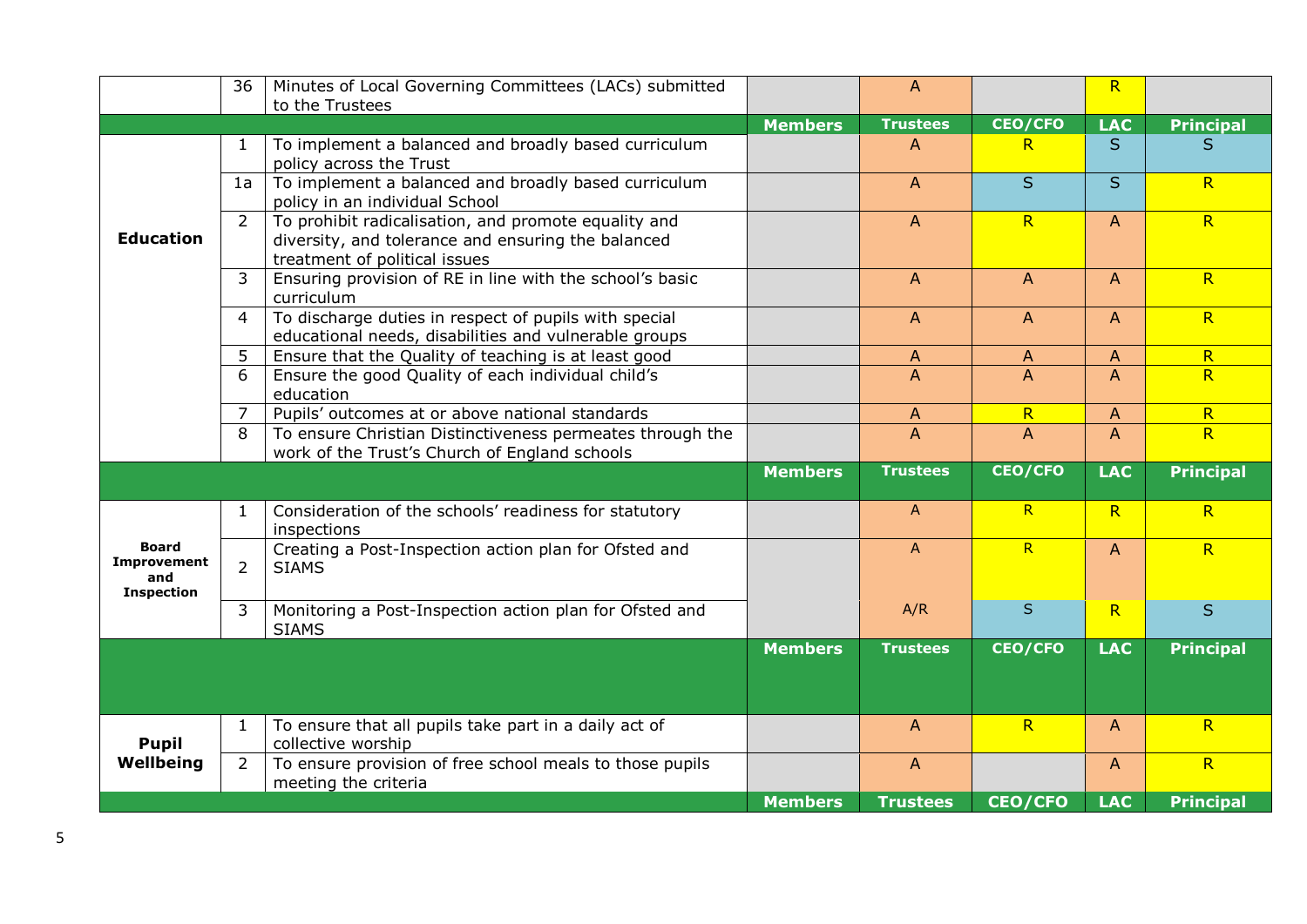|                 | 1              | Maintain accurate and effective and secure employee         | A                         | R                       |         | R                       |
|-----------------|----------------|-------------------------------------------------------------|---------------------------|-------------------------|---------|-------------------------|
|                 |                | records                                                     |                           |                         |         |                         |
|                 | $\overline{2}$ | To secure statutory appraisal of all school staff           | A                         | A                       |         | R                       |
|                 | 3              | To appoint a Principal and central team including pre-      | A/R                       | $\overline{\mathsf{s}}$ | S       |                         |
|                 |                | recruitment checks                                          |                           |                         |         |                         |
|                 | 4              | To appoint a Deputy Principal                               | A                         | $\mathsf{R}$            | S       | $\overline{\mathsf{R}}$ |
|                 | 5              | To undertake Pre-recruitment checks                         | $\boldsymbol{\mathsf{A}}$ | R                       |         | $\overline{\mathsf{R}}$ |
|                 | 6              | To appoint teachers other than Principals and SLT within    | A                         |                         | S       | R                       |
|                 |                | the agreed budget plan for the school                       |                           |                         |         |                         |
|                 | $\overline{7}$ | To appoint other school staff within the agreed budget plan | A                         |                         | S       | R                       |
| <b>Staffing</b> |                | for the school                                              |                           |                         |         |                         |
|                 | 8              | To exercise pay discretions                                 | A/R                       | S(F)                    |         | S                       |
|                 | 9              | The Establishment of disciplinary/capability procedures     | A/R                       | S                       |         |                         |
|                 | 10             | Dismissal of a Principal                                    | A/R                       | $\mathsf{S}$            | S       |                         |
|                 | 11             | Suspension of a Principal                                   | A                         | R                       | S       |                         |
|                 | 12             | Ending of suspension of Principal                           | A                         | $\overline{\mathsf{R}}$ | S       |                         |
|                 | 13             | The Formulation of Employment Policies                      | A                         | $\overline{\mathsf{R}}$ |         |                         |
|                 | 14             | The Formulation of Staff Handbook                           | $\boldsymbol{\mathsf{A}}$ | $\overline{\mathsf{R}}$ |         | $\sf S$                 |
|                 | 15             | The Dismissal of school staff other than Principals         | $\boldsymbol{\mathsf{A}}$ | R                       | $\sf S$ | S                       |
|                 | 16             | The Suspension of school staff other than Principals        | $\boldsymbol{\mathsf{A}}$ | R                       | S       | R                       |
|                 | 17             | Ending of suspension of school staff other than Principals  | $\boldsymbol{\mathsf{A}}$ | R                       | S       | R                       |
|                 | 18             | Suspension process for CEO                                  | A/R                       |                         |         |                         |
|                 | 19             | Suspension process for central team other than CEO          | A                         | R                       |         |                         |
|                 | 20             | Dismissal of CEO                                            | A/R                       |                         |         |                         |
|                 | 21             | Dismissal of central team members other than CEO            | $\mathsf{A}$              | $\mathsf{R}$            |         |                         |
|                 | 22             | Determining dismissal payment/early retirement of a         | A/R                       | $\overline{S}$          |         |                         |
|                 |                | Principal                                                   |                           |                         |         |                         |
|                 | 23             | Determining dismissal payment/early retirement of staff     | A/R                       | S                       |         |                         |
|                 |                | other than a Principal                                      |                           |                         |         |                         |
|                 | 24             | Conduct of CEO appraisal                                    | A/R                       |                         |         |                         |
|                 | 25             | Conduct of appraisal of Principals                          | A                         | R                       | S       |                         |
|                 | 26             | Conduct of central team appraisals                          | A                         | R                       |         |                         |
|                 |                |                                                             |                           |                         |         |                         |
|                 | 27             | Conduct of school staff appraisals                          | A                         | A                       |         | R                       |
|                 |                |                                                             |                           |                         |         |                         |
|                 | 28             | Monitoring of staff wellbeing and workload                  | A                         | R                       | S       | R                       |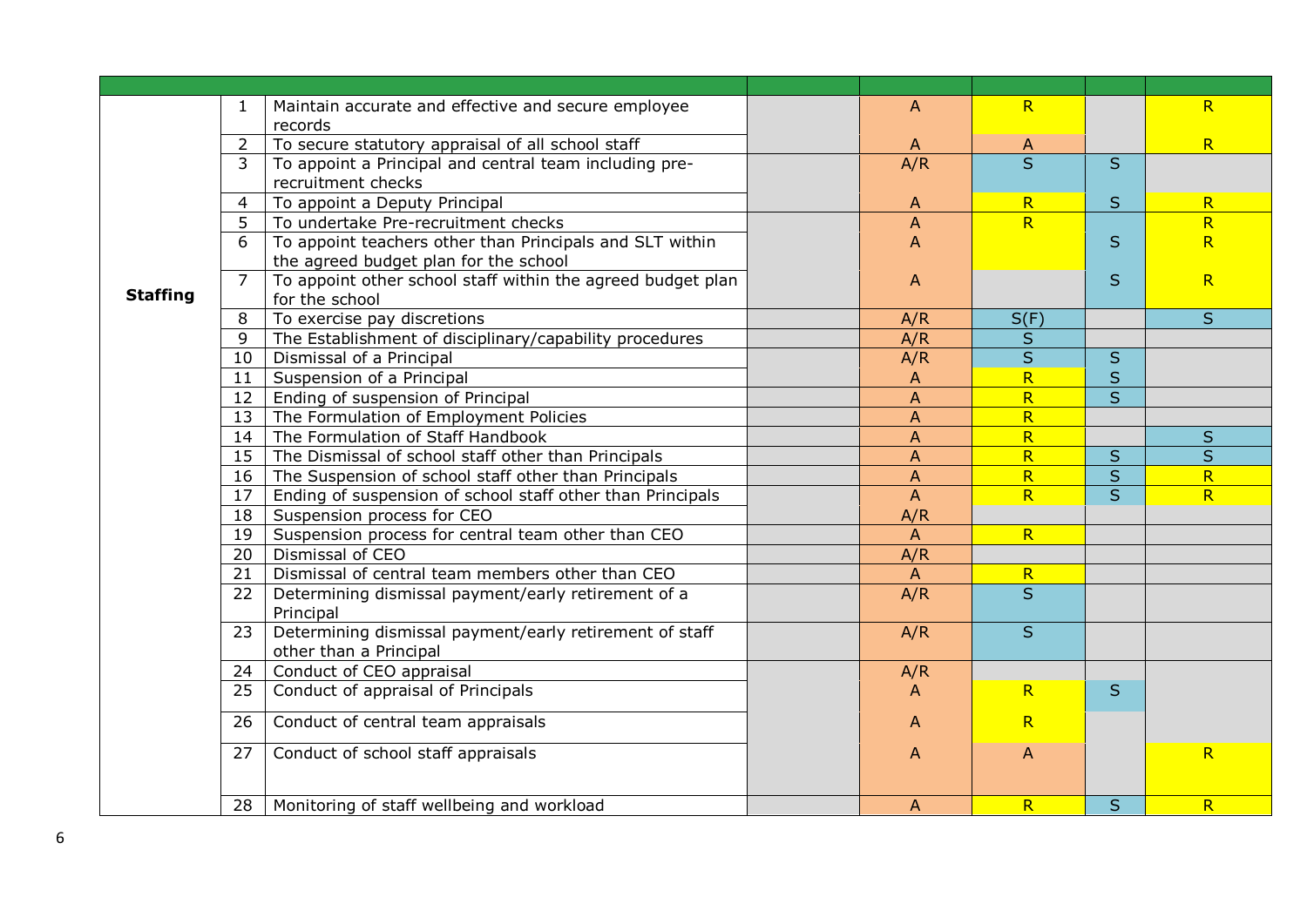|                                 |                |                                                                                              | <b>Members</b> | <b>Trustees</b> | <b>CEO/CFO</b>                          | <b>LAC</b>              | <b>Principal</b> |
|---------------------------------|----------------|----------------------------------------------------------------------------------------------|----------------|-----------------|-----------------------------------------|-------------------------|------------------|
| <b>Admissions</b>               |                | Drawing up and determining admission arrangements                                            |                | A               | $\mathsf{R}$                            | S                       |                  |
|                                 | $\overline{2}$ | Admissions: application decisions                                                            |                | A               | $\mathsf{S}$                            | $\overline{\mathsf{R}}$ | $\sf S$          |
|                                 | $\overline{3}$ | If appropriate to appeal against LA directions to admit                                      |                | A               | $\overline{S}$                          | R                       | $\overline{S}$   |
|                                 |                | pupil(s)                                                                                     |                |                 |                                         |                         |                  |
|                                 | $\overline{4}$ | Ensure an independent admission appeals panel is                                             |                | A               | R                                       |                         |                  |
|                                 |                | available for hearing appeals                                                                |                |                 |                                         |                         |                  |
|                                 | 5              | Ensure there is Trust representation at admission appeals                                    |                | $\overline{A}$  | R                                       |                         | S                |
|                                 |                |                                                                                              | <b>Members</b> | <b>Trustees</b> | <b>CEO/CFO</b>                          | <b>LAC</b>              | <b>Principal</b> |
|                                 |                |                                                                                              |                |                 |                                         |                         |                  |
|                                 | 1              | To implement a health and safety policy and ensure that                                      |                | A               | A                                       | S.                      | R                |
|                                 |                | relevant regulations are followed                                                            |                |                 |                                         |                         |                  |
| <b>Control and</b><br>community | $\overline{2}$ | To ensure appropriate Building insurance and public<br>liability                             |                | A               | R<br>R(F)                               |                         |                  |
| use of                          | $\mathsf{3}$   | Developing School buildings and facilities estate long term                                  |                | $\overline{A}$  | R                                       | S                       | S                |
| school                          |                | strategy or master plan                                                                      |                |                 | R(F)                                    |                         |                  |
| premises                        | $\overline{4}$ | Producing and maintaining building, including developing                                     |                | A               | R                                       | S                       | S                |
|                                 |                | properly funded maintenance plans                                                            |                |                 |                                         |                         |                  |
|                                 | 5              | To manage Premises security                                                                  |                | A               | R                                       | S                       | R                |
|                                 | 6              | To ensure good Premises management                                                           |                | A               | R.                                      | $\overline{S}$          | $\overline{R}$   |
|                                 |                |                                                                                              | <b>Members</b> | <b>Trustees</b> | <b>CEO/CFO</b>                          | <b>LAC</b>              | <b>Principal</b> |
|                                 |                |                                                                                              |                |                 |                                         |                         |                  |
|                                 |                | To develop and propose the individual School budget                                          |                | A               | S                                       | S                       | R                |
|                                 | $\overline{2}$ | To approve the first formal budget plan each financial year                                  |                | $\overline{A}$  | $\overline{R}$                          |                         |                  |
|                                 | $\overline{3}$ | To plan, manage and monitor monthly expenditure and                                          |                | A               | R(F)                                    |                         |                  |
|                                 |                | financial reports, and identify actual potential items of                                    |                |                 |                                         |                         |                  |
| <b>School</b>                   |                | budget overspend/underspend                                                                  |                |                 |                                         |                         |                  |
| <b>Finance</b>                  | $\overline{4}$ | To approve any amount to be transferred between budget                                       |                | $\mathsf{A}$    | R                                       |                         |                  |
|                                 | 5              | heading and/or likely budget overspends<br>To establish financial decision levels and limits |                |                 |                                         |                         |                  |
|                                 | 6              | To appoint the internal auditor for the School                                               |                | $\mathsf{A}$    | $\mathsf{R}$<br>$\overline{\mathsf{R}}$ |                         |                  |
|                                 | 8              | To enter into additional contracts which exceed the agreed                                   |                | A<br>A          | R                                       |                         |                  |
|                                 |                | annual budget allocation within limits specified in the                                      |                |                 |                                         |                         |                  |
|                                 |                | <b>Financial Regulations Manual</b>                                                          |                |                 |                                         |                         |                  |
|                                 | 9              | To authorise the acquisition of assets within limits specified                               |                | $\mathsf{A}$    | R                                       |                         |                  |
|                                 |                | in the Financial Regulations Manual                                                          |                |                 |                                         |                         |                  |